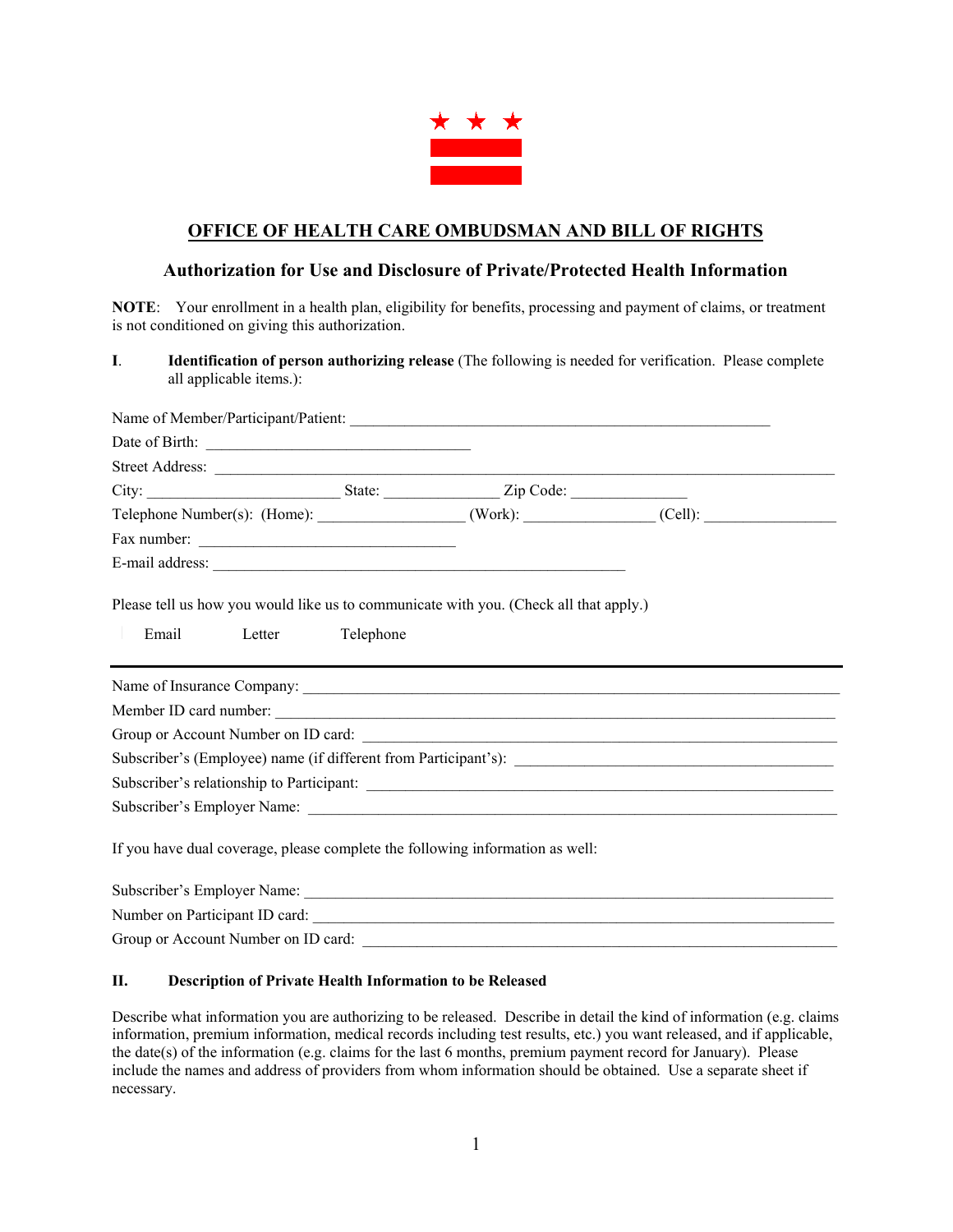\*Note: Many people like to use e-mail to communicate. Our e-mail communications with you are made through a secure server. The server requires you to complete a one-time set-up to access the secured e-mail.

In addition, if you agree that the following types of information may be released, please indicate so by checking the appropriate boxes:

|                                                     | Psychotherapy Notes* | Mental Health Records*           | <b>Genetic Testing Records</b> |  |
|-----------------------------------------------------|----------------------|----------------------------------|--------------------------------|--|
|                                                     | $HIV/AIDS$ Records*  | Maternity Records                | Sexual/physical/mental abuse   |  |
| Sexually transmitted or other communicable diseases |                      | Alcohol/substance abuse records* |                                |  |

\* If this authorization is for psychotherapy notes, this authorization cannot be used for any other type of protected health information. If you want to authorize the use or disclosure of other protected health information as well, an additional form must be submitted. Please see the last page of this authorization which describes in more detail further disclosure of psychotherapy notes, HIV/AIDS records, mental health records, and alcohol & substance abuse records.

**Who can release and receive the information (limitations on disclosure)**: Insert the person(s)/company(ies) allowed to release the information and the person(s)/company(ies) allowed to receive the information. The following person(s)/company(ies) are allowed to release the information as requested (Use another sheet if necessary):

The information may be provided to (include name and address):

# **III. Purpose of this release of information**

 $\Box$  At the request of the covered individual;

 $\Box$  If not requested by the individual, state the purpose of the release of information: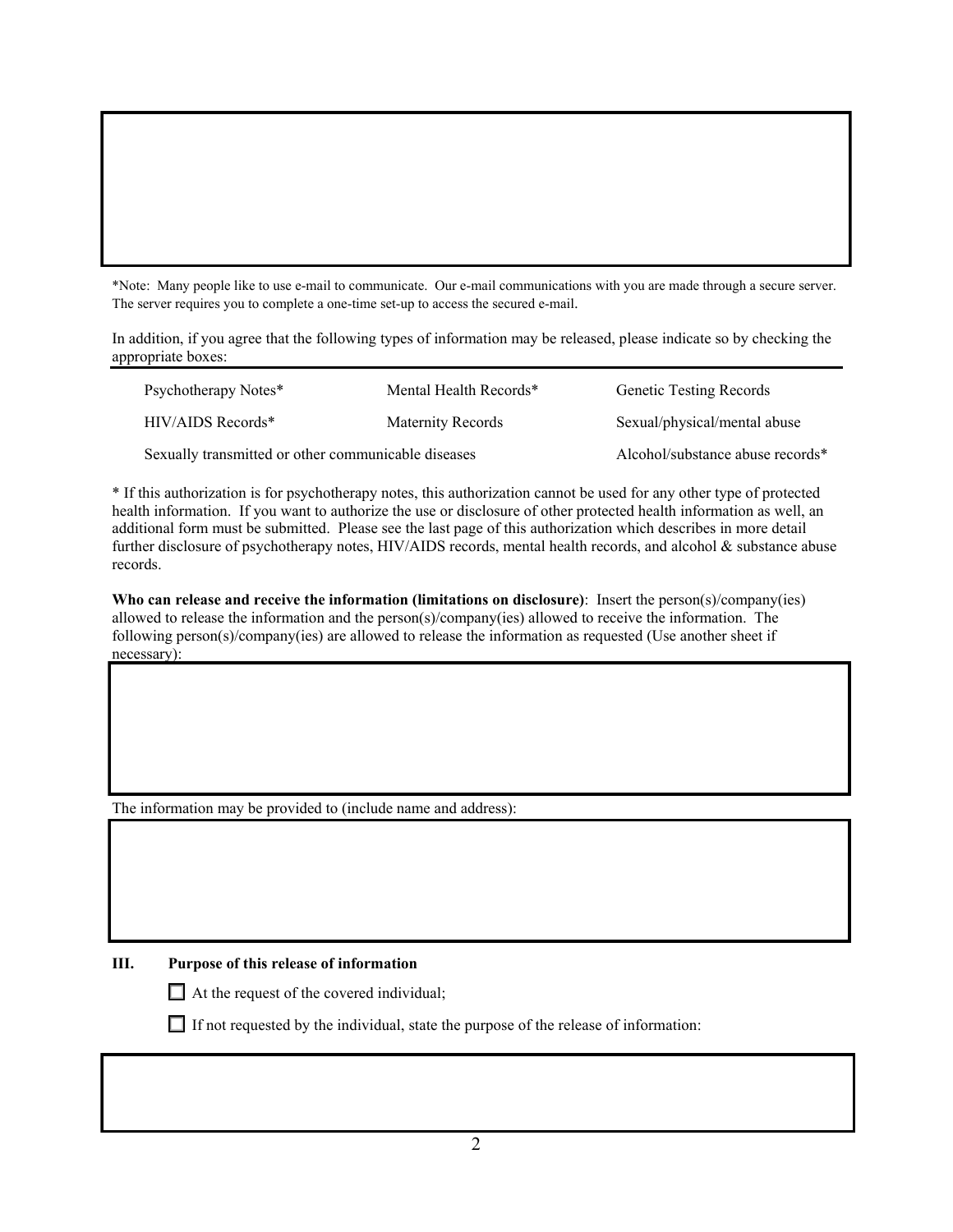#### **IV. Expiration Date**

If not previously revoked, this authorization will terminate on the earliest of the following dates:

- a. the date the individual's coverage ends;
- b. one year from the signature date below; or
- c. upon the following date, event or condition:

#### **V. Signature**

A copy of this authorization is available to me, or to my authorized representative, upon request and will serve as the original. A copy of this authorization will also serve as the original if multiple disclosures are required. I understand that if this information is to be received by individuals or organizations that are not health care providers, health care clearinghouses, or health plans covered by federal privacy regulations, my information described above may be redisclosed by the recipient and no longer protected by federal privacy regulations. This authorization is subject to revocation at any time upon written notice to the person(s)/company (ies) specified above except to the extent that the person(s)/company (ies) have already taken action on the disclosure provisions contained in this document.

|                                                                         | Date: |  |
|-------------------------------------------------------------------------|-------|--|
| (Signature of adult member OR parent on behalf of minor, as applicable) |       |  |
|                                                                         |       |  |
|                                                                         | Date: |  |

(Signature of Legal Representative, if applicable)

NOTE: If you are signing this authorization as the legal representative of an individual, we must have a copy of the form(s) verifying your right to authorize the disclosure of protected health information and to view such information.

In addition to the protections from disclosure listed above, any information released to the Office of the Health Care Ombudsman and Bill of Rights (OHCOBR) by authorized persons is subject to the following notices:

# **Mental Health Information**

In the event that information released to OHCOBR constitutes mental health information protected under the District of Columbia Mental Health Act of 1978:

This information has been disclosed to OHCOBR from records whose confidentiality is protected by District of Columbia law. The unauthorized disclosure or redisclosure of mental health information violates the provisions of the District of Columbia Mental Health Information Act of 1978. Disclosure or redisclosure may be made pursuant to a valid authorization by the client or as provided in Titles III and IV of the Act. The Act provides for civil damage and criminal penalties for violations.

\*You have the right to inspect your record of mental health information.

# **Drug and Alcohol Abuse Information**

In the event that information released to OHCOBR is protected by the HHS Confidentiality of Alcohol and Drug Abuse Patient Records regulations:

This information has been disclosed to OHCOBR from records protected by Federal confidentiality rules (42 C.F.R. Part 2). The federal rules prohibit OHCOBR from making any further disclosure of this information unless further disclosure is expressly permitted by the written consent of the person to whom it pertains or as otherwise permitted by 42 C.F.R. Part 2. A general authorization for the release of medical